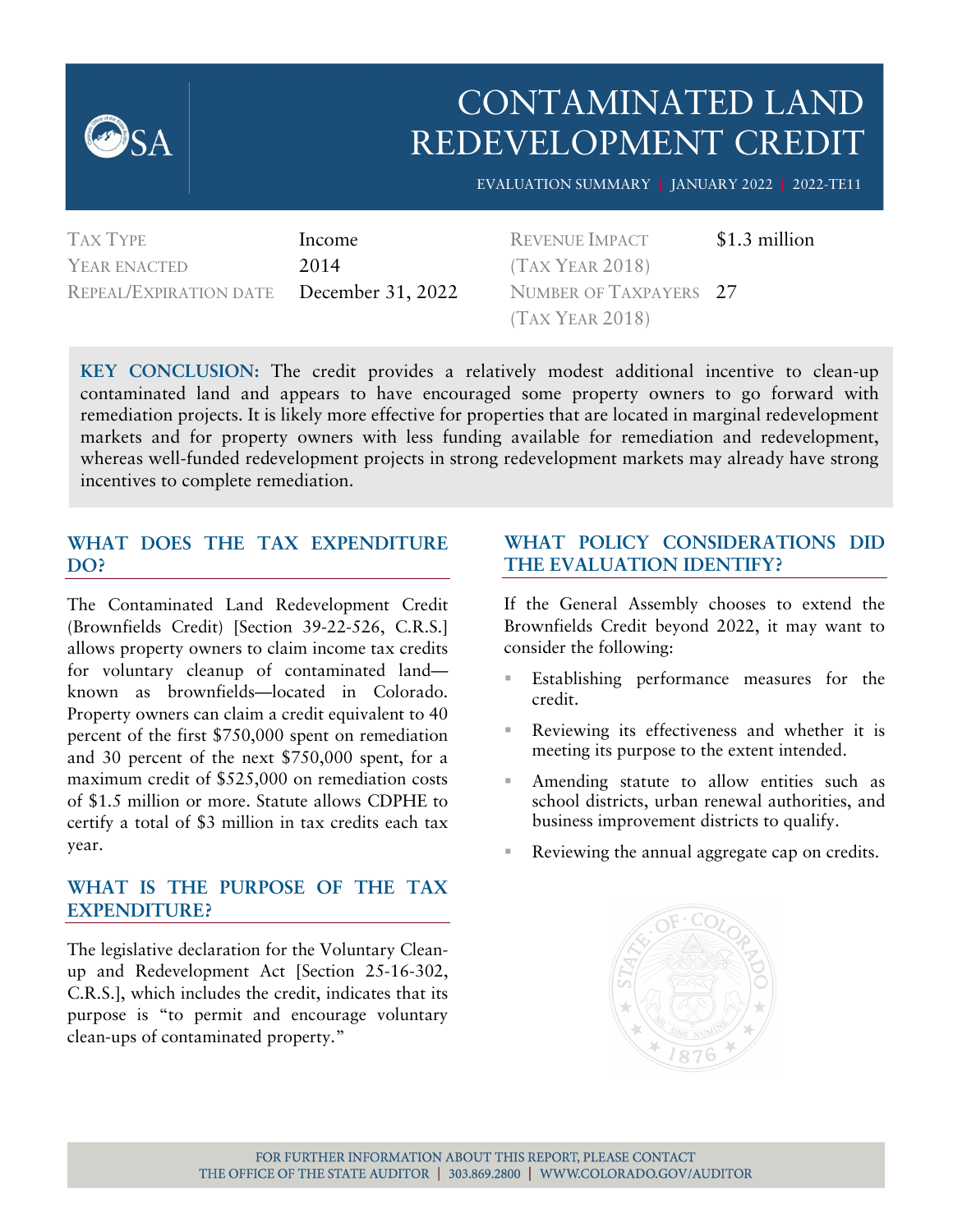# CONTAMINATED LAND REDEVELOPMENT CREDIT

## EVALUATION RESULTS

#### WHAT IS THE TAX EXPENDITURE?

The Contaminated Land Redevelopment Credit (Brownfields Credit) [Section 39-22-526, C.R.S.] allows property owners to claim income tax credits for voluntary cleanup of contaminated land—known as brownfields—located in Colorado. The Colorado Department of Public Health and Environment (CDPHE) considers brownfields to be abandoned, idled, or under-utilized properties where redevelopment is complicated by environmental contamination. Property owners can claim a credit equivalent to 40 percent of the first \$750,000 spent on remediation and 30 percent of the next \$750,000 spent, for a maximum credit of \$525,000 on remediation costs of \$1.5 million or more. Statute allows CDPHE to certify a total of \$3 million in tax credits each tax year. If this aggregate limit is reached, CDPHE can "wait list" up to \$1 million in tax credits to be certified as part of the following year's \$3 million aggregate limit [Section 39-22-526(3), C.R.S.].

In 1994, the General Assembly created the Voluntary Clean-Up Program [Section 25-16-301 et seq., C.R.S.] within CDPHE to provide guidance and financial assistance for remediating contaminated lands. Sites eligible for the Voluntary Clean-Up Program are brownfields that are not under federal or state environmental regulations, often because the contamination occurred prior to such regulations. Statute [Section 25-16-303(3)(b), C.R.S.] excludes the following types of sites from the Voluntary Clean-Up Program—sites designated as "superfund" sites and placed on the National Priorities List by the U.S. Environmental Protection Agency (EPA); sites subject to the federal Resource Conservation and Recovery Act or the State Hazardous Waste Disposal Site program run by CDPHE; and sites subject to CDPHE's Water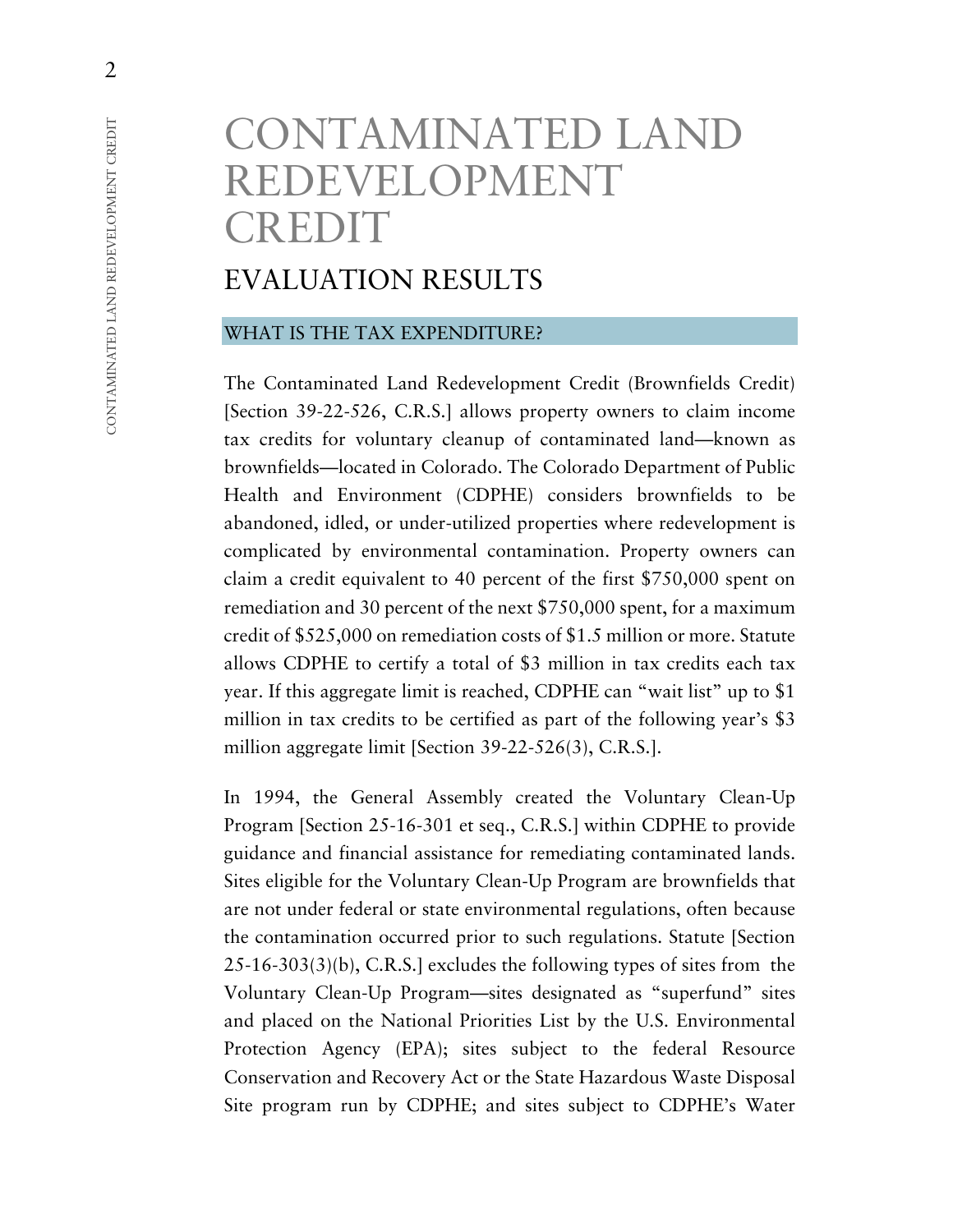Quality Division enforcement actions or the Underground Storage Tank program administered by the Colorado Department of Labor and Employment.

CDPHE is responsible for determining whether a property is eligible for the Voluntary Clean-Up Program. In order to qualify, the property owner must submit a plan that provides the following, as required by Section 25-16-304, C.R.S.:

- An environmental assessment that describes the contamination of the property and its risk to public health and the environment.
- A plan for remediation of the contaminated land that either has or could release contamination that poses an "unacceptable" risk to public health and the environment. The plan needs to consider the present and future use of the site, and a timetable to implement the plan and monitor the site after completion of the remediation.
- A description of state standards that apply to the soil, surface water, or groundwater, or if no standards exist, a description of the plan's proposed clean-up levels and existing risks to public health and the environment.

In 2000, the General Assembly passed House Bill 00-1306, the Brownfield Redevelopment Incentives Act that created the initial version of the Brownfields Credit, which was available to Voluntary Clean-Up Program projects in municipalities with populations of at least 10,000 people. This initial credit provided a tax credit of up to \$100,000 for remediation costs of \$300,000, with no aggregate annual limit; it expired on December 31, 2010. In 2014, the General Assembly passed Senate Bill 14-073, which implemented the current Brownfields Credit. The current credit is set to expire on December 31, 2022.

In order to be certified for the credit by CDPHE, property owners must complete the following steps: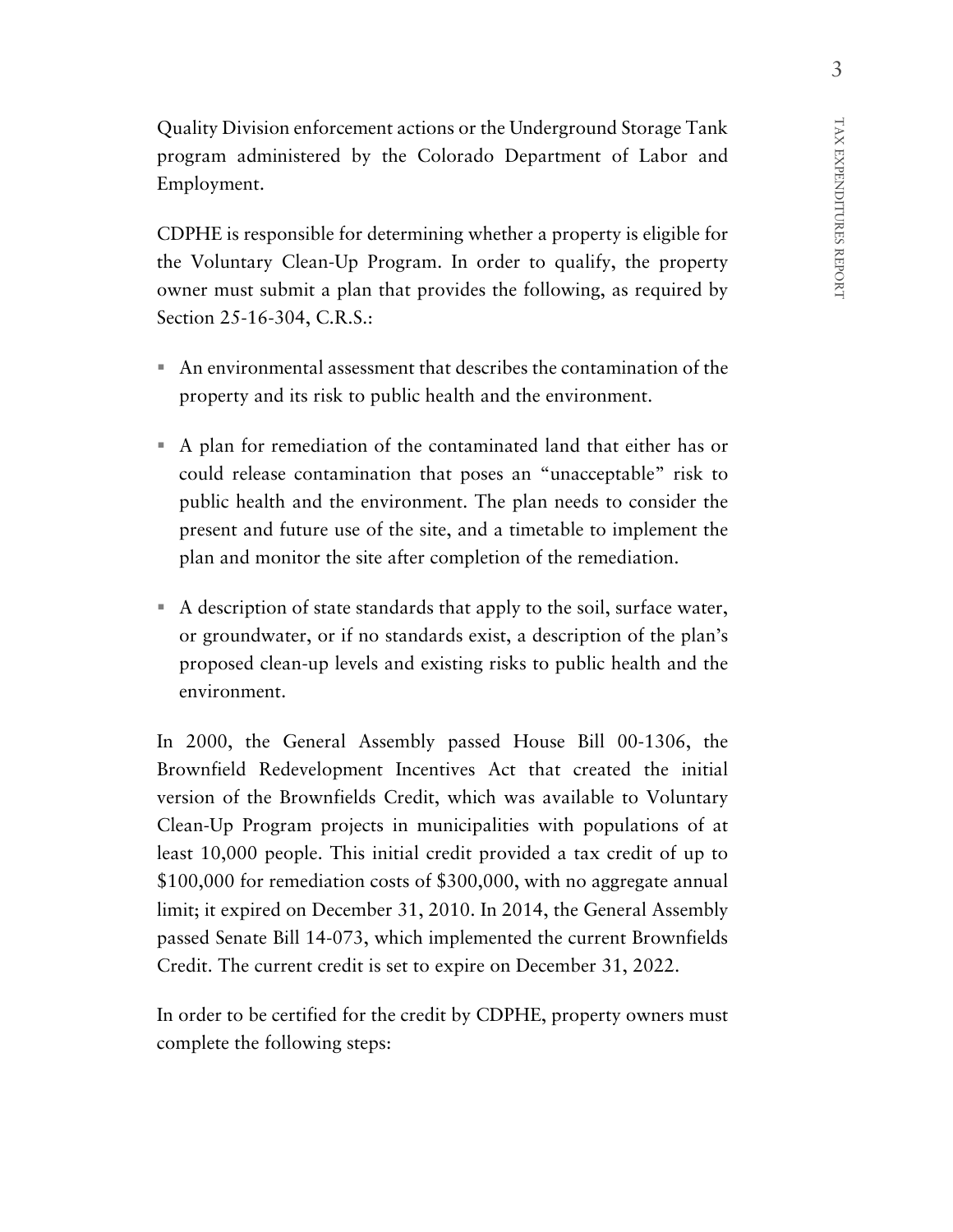- Submit a Voluntary Clean-Up Program plan to CDPHE for approval and pay a fee of \$2,000 to compensate CDPHE for the time it spends reviewing the plan. Voluntary Clean-Up Program plans include the applicant's estimated costs of remediation and the projected tax credit based on those costs.
- **Complete the remediation described in the plan.**
- Receive a No Action Determination letter from CDPHE, which confirms that the remediation is complete and generally that neither CDPHE nor the federal government will require additional remediation.
- Submit documentation to CDPHE on the actual remediation costs, such as invoices detailing payments for remediation.
- Receive a certification letter for the credit from CDPHE that shows the credit amount based on actual remediation costs.

Statute allows the Brownfields Credit to be used by taxpayers who complete the required remediation, "qualified entities," and taxpayers to whom they transfer the credit. Qualified entities are towns, cities, counties, and private nonprofit entities exempt from income taxes [Section  $39-22-526(2)(d)$ , C.R.S.]. In order for qualified entities to receive a benefit from the Brownfields Credit, they must sell the credit, which according to a Colorado-based tax credit broker, is typically at 85 percent of the credit's value (e.g., sell a \$100,000 credit for \$85,000). According to legal guidance received by CDPHE, the statutory definition of qualified entities *does not* include certain tax-exempt entities such as school districts and urban renewal authorities. Taxpayers claim the Brownfields Credit by filing a copy of the CDPHE tax credit certification letter with the Department of Revenue (Department) and completing the following forms:

 INDIVIDUALS—Use Line 28 of the Individual Credit Schedule (Form DR 104CR) when filing their income taxes to report the amount of credit available and the amount they are claiming for the tax year.

4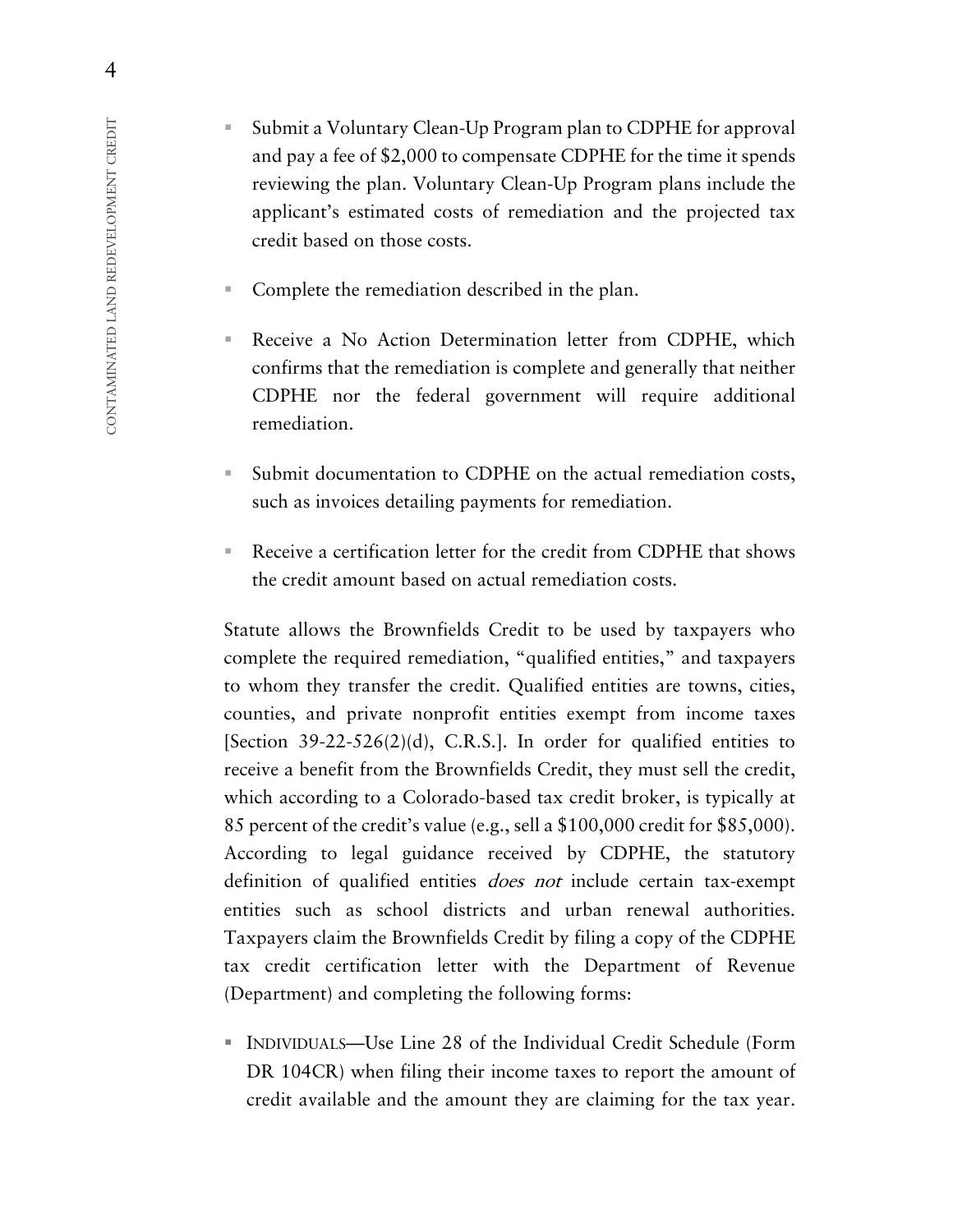Individuals must also submit the Remediation of Contaminated Land Credit Use Schedule (Form DR 0349).

- CORPORATIONS—Use Line 15 of the Credit Schedule for Corporations (Form DR 0112CR) when filing income taxes to report the amount of credit available and amount used for the tax year.
- TRANSFERS—To transfer all or part of a credit, property owners must fill out the Remediation of Contaminated Land Credit Transfer Schedule (Form DR 0348) in addition to the required tax return forms and CDPHE certification letter.
- PASS-THROUGH ENTITIES—Use Line 12 of the Pass-Through Entity Credit Schedule (Form DR 0106CR) , which is used by partnerships and S Corporations to file returns on behalf of partners and shareholders, to report the amount of credit available, and the credit amounts allocated to partners/shareholders.
- FIDUCIARIES—Use Line 5 of Schedule G in the Fiduciary Income Tax Return (Form DR 0105) to report the credit available and credit used in the tax year.

If the amount of the credit exceeds the taxpayer's tax liability, the taxpayer can carry forward the remainder of the credit for up to 5 years, after which any remaining amounts are extinguished. Although CDPHE can only certify \$3 million in credits each year, there is no restriction on the aggregate amount taxpayers may claim each year, so the total amount of Brownfields Credits claimed in a given year may exceed \$3 million due to taxpayers carrying forward credits.

### WHO ARE THE INTENDED BENEFICIARIES OF THE TAX EXPENDITURE?

Statute does not explicitly state the intended beneficiaries of the credit. However, based on its operation, discussions with staff at CDPHE and the Department, and stakeholder interviews, we inferred that the direct beneficiaries of the credit are Colorado property owners, including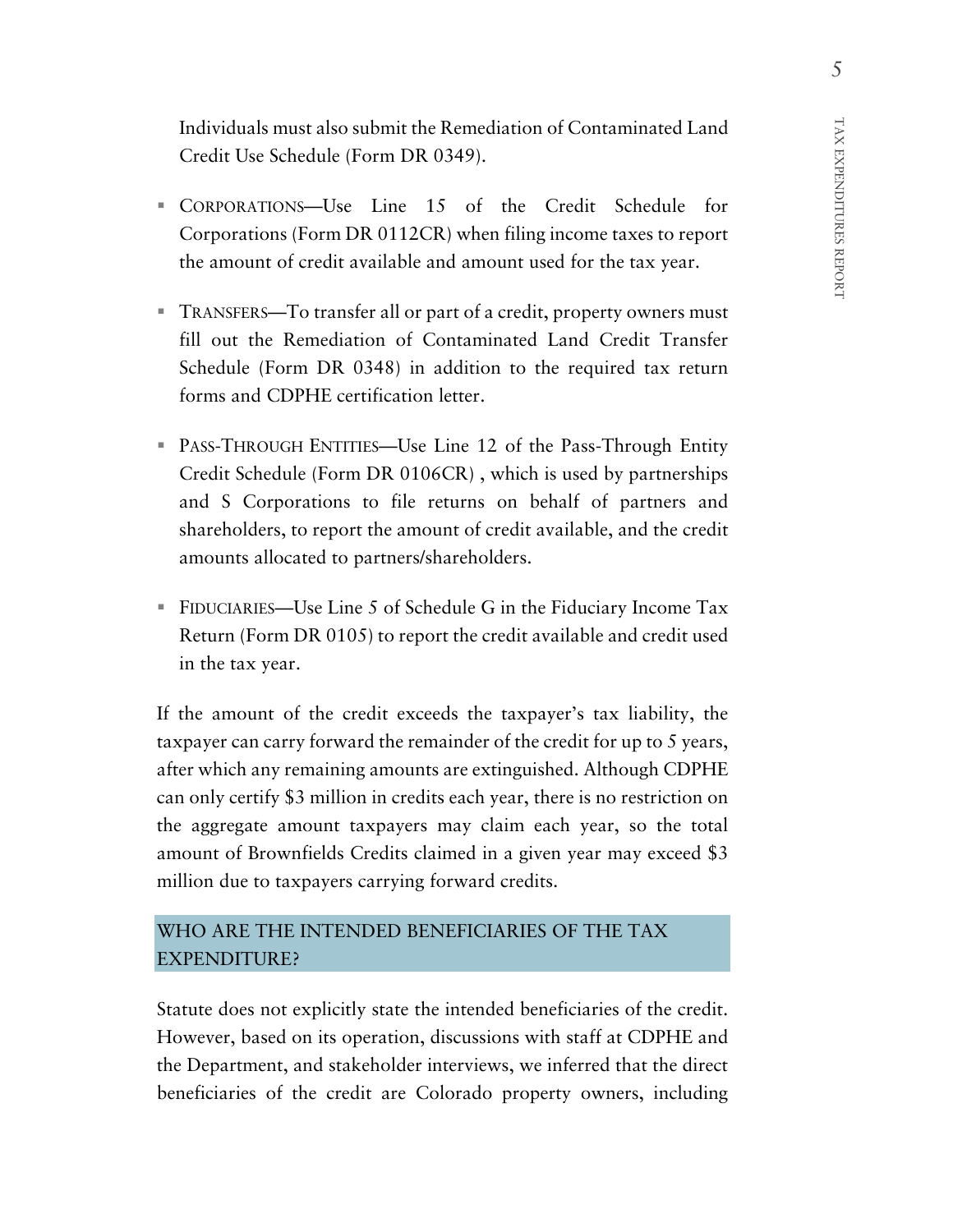private individuals and qualified entities – such as cities and counties – that complete the remediation of contaminated land as part of CDPHE's Voluntary Clean-Up Program. Colorado residents whose health and safety are at risk due to contamination of the properties and the local governments whose local economies and tax bases are positively impacted by the remediation and redevelopment of previously blighted properties may also benefit from the credit to the extent that it encourages remediation to occur. Because qualified entities benefit by transferring the credit to Colorado taxpayers at a discount from the credit value, the taxpayers who purchase these credits also benefit.

#### WHAT IS THE PURPOSE OF THE TAX EXPENDITURE?

The purpose of the Brownfields Credit is to encourage voluntary environmental remediation of contaminated sites. Specifically, the legislative declaration of the Voluntary Clean-up and Redevelopment Act, which includes the tax credit, says the law is:

"intended to permit and encourage voluntary clean-ups of contaminated property by providing persons interested in redeveloping existing industrial sites with a method of determining what the clean-up responsibilities will be … [and to] eliminate impediments to the sale or redevelopment of previously contaminated property… [to] encourage and facilitate prompt clean-up activities." [Section 25-16-302, C.R.S.]

During the committee testimony for Senate Bill 14-073, which reimplemented the tax credit, the bill sponsor and CDPHE staff indicated that the tax credit is intended to serve as an additional financial resource to encourage redevelopment of contaminated sites. Testimony at the committee hearing indicated that voluntary clean-up plans often include financing from both private sources and public sources – such as city funding or Tax Increment Financing. Therefore, the Brownfields Credit appears to have been expected to contribute to, but not necessarily be the deciding factor for, whether a remediation project goes forward or not.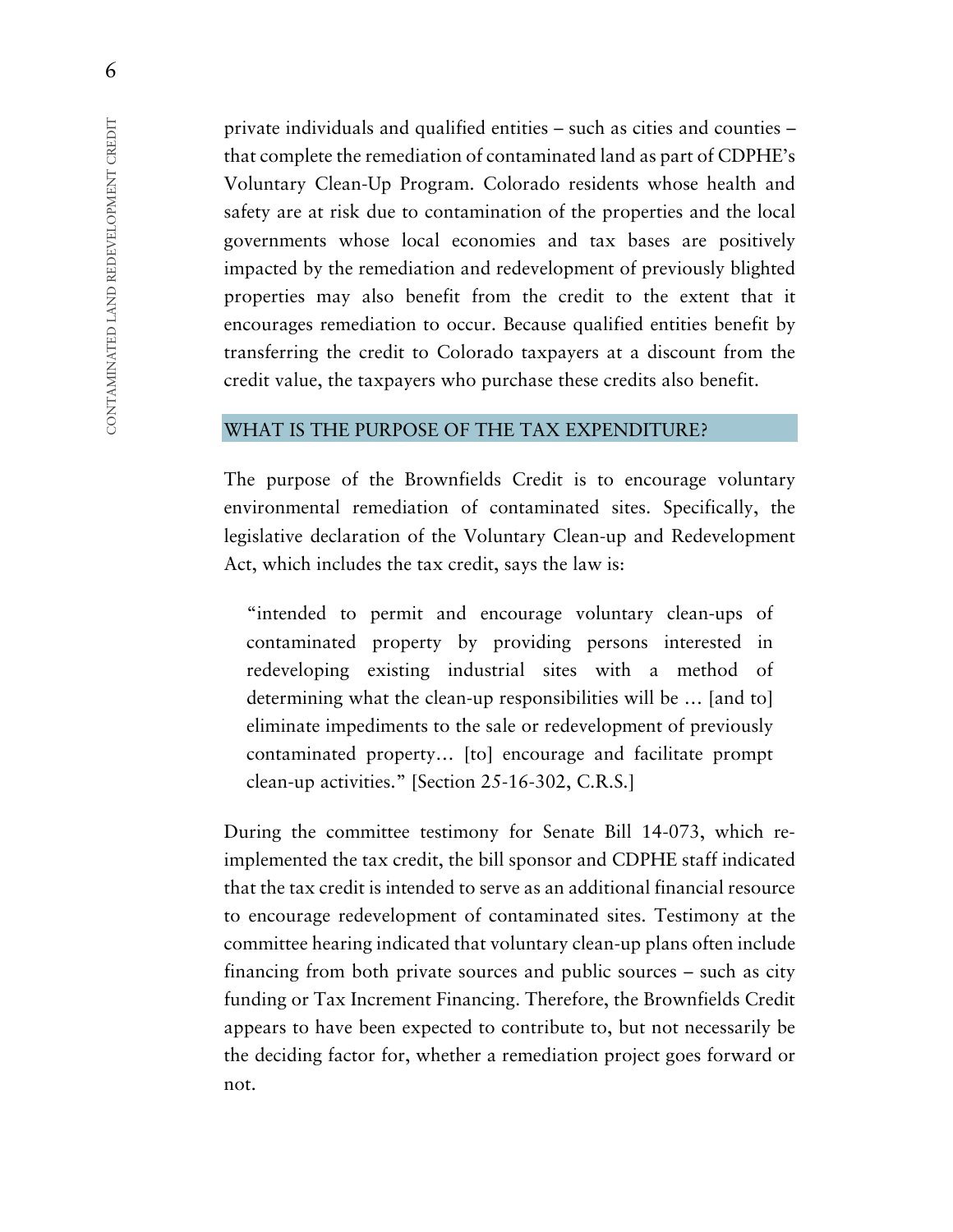In addition to encouraging remediation generally, CDPHE staff indicated the credit is intended to encourage developers to pursue more complicated, expensive remediation that otherwise would not occur. For example, a property owner might decide that fully remediating contaminated land is too costly and instead, decide to place the site under an environmental covenant or restrictive notices, which places restrictions on how the site can be used [Section 25-15-320(5), C.R.S.]. In these instances, CDPHE staff might use the Brownfields Credit to assist the property owner to fully remediate the contaminated land.

## IS THE TAX EXPENDITURE MEETING ITS PURPOSE AND WHAT PERFORMANCE MEASURES WERE USED TO MAKE THIS DETERMINATION?

We determined that the Brownfields Credit is meeting its purpose to some extent, particularly on marginal redevelopment projects that would not be profitable enough to go forward with remediation without the credit. However, the credit is small in comparison to typical redevelopment costs and is likely less influential when the expected profits from developing the land are high. In addition, we found that the definition of "qualified entities" excludes some property owners that may want to conduct remediation and seems to hinder some local governments' redevelopment efforts.

Statute does not provide quantifiable performance measures for this credit. Therefore, we created and applied the following performance measure to determine the extent to which the credit is meeting its purpose.

PERFORMANCE MEASURE #1: To what extent has the Brownfields Credit encouraged property owners to voluntarily remediate contaminated lands in Colorado?

RESULT: We found that the credit likely provides a relatively modest additional incentive to remediate contaminated lands and may encourage some remediation projects, though other factors are often more important to property owners deciding whether to go forward

7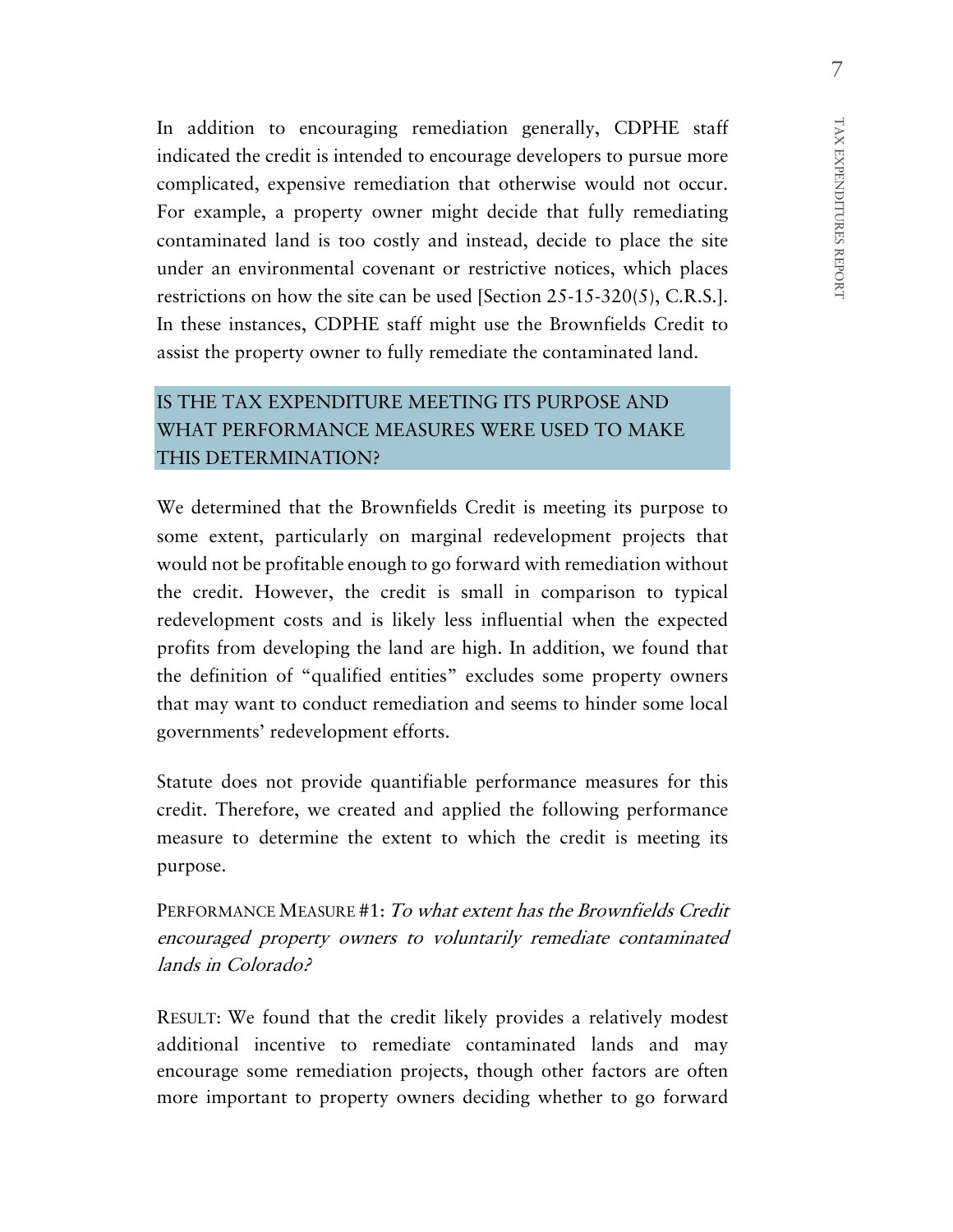with projects. Data provided by CDPHE indicate that from Calendar Years 2015 through 2020, there were a total of 62 projects that qualified for the credit. In total, we estimate that credit recipients spent \$51 million on remediation projects and received about \$16 million in credits. Stakeholders indicated that the credit can play an important role in encouraging remediation and redevelopment of properties by making these project more financially viable. However, it appears that some projects would have gone forward regardless of the credit. Specifically, we interviewed six stakeholders involved with Voluntary Clean-Up Program projects—including a  $501(c)(3)$  nonprofit organization, urban renewal authorities, a school district, a private developer, and an environmental attorney—and the four stakeholders that qualified for the tax credit agreed that it helped contribute to the decision to move forward with their remediation project. These stakeholders also stated, however, that the credit was not the primary factor in their decision because the amount of the tax credit is small compared to the overall cost of redevelopment projects. As shown in EXHIBIT 1, our analysis of CDPHE data indicates that the total planned capital improvement costs for the land that was remediated under the credit during Calendar Years 2015 through 2020, was about \$4 billion, meaning that the value of the credit, reported as \$16 million, was less than 0.5 percent of the total capital improvement costs.



SOURCE: Office of the State Auditor analysis of Contaminated Land Redevelopment Tax Credit (Brownfields Credit) data provided by the Colorado Department of Public Health and Environment.

1 Property owners projected estimates for the capital improvements and remediation costs. The Brownfields Credit amounts reflect the actual credit issued to property owners.

8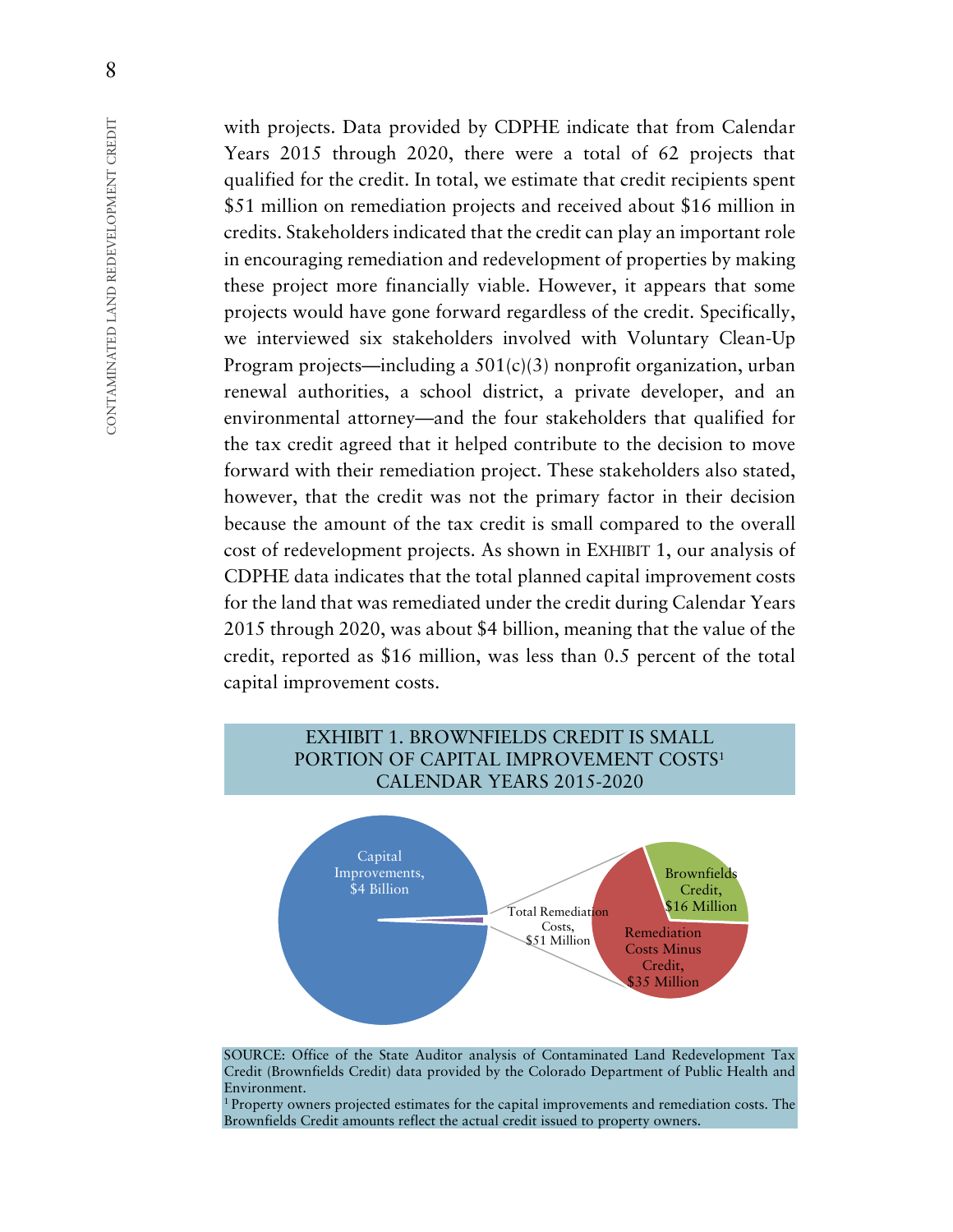9

Though the credit's value may be substantially less than the total capital improvements planned for the land being remediated, CDPHE staff indicated that for projects that go through the Voluntary Clean-Up Program, the credit encourages landowners to complete remediation projects and also improve the quality of the remediation conducted. According to CDPHE and stakeholders, lenders generally will not finance capital improvement projects that qualify for the Voluntary Clean-Up Program until the contaminated land is remediated and receives a No Action Determination letter from CDPHE, which means CDPHE will not require further remediation by the landowner. Because the credit reduces remediation project costs, it can help make the remediation necessary to secure financing for the remainder of the capital improvement project more financially feasible for property owners, especially if the property owner has limited funds available. Therefore, it appears that for some projects, the credit, which was equivalent to about 31 percent of remediation costs on projects approved from Calendar Years 2015 through 2020, can be effective at encouraging remediation despite being relatively small in comparison to the overall capital improvement costs associated with redeveloping the property.

Generally, the Brownfields Credit appears to provide the strongest additional incentive to complete remediation when redevelopment projects are expected to be only marginally profitable or not make a profit, which may be the case for qualified entities (e.g., cities, counties, nonprofits) that may also have smaller budgets for remediation and capital improvement projects. Conversely, the credit appears to be less effective in areas where the market demand for redevelopment is especially strong or especially weak. Specifically, according to CDPHE staff and stakeholders, in areas with strong redevelopment markets, such as Downtown Denver, projects are generally well-funded and have higher profit margins, which decreases the importance of the Brownfields Credit for the projects to be financially viable. In contrast, in weaker redevelopment markets, projects may not be profitable even with the credit, so the credit does not by itself result in redevelopment in those areas.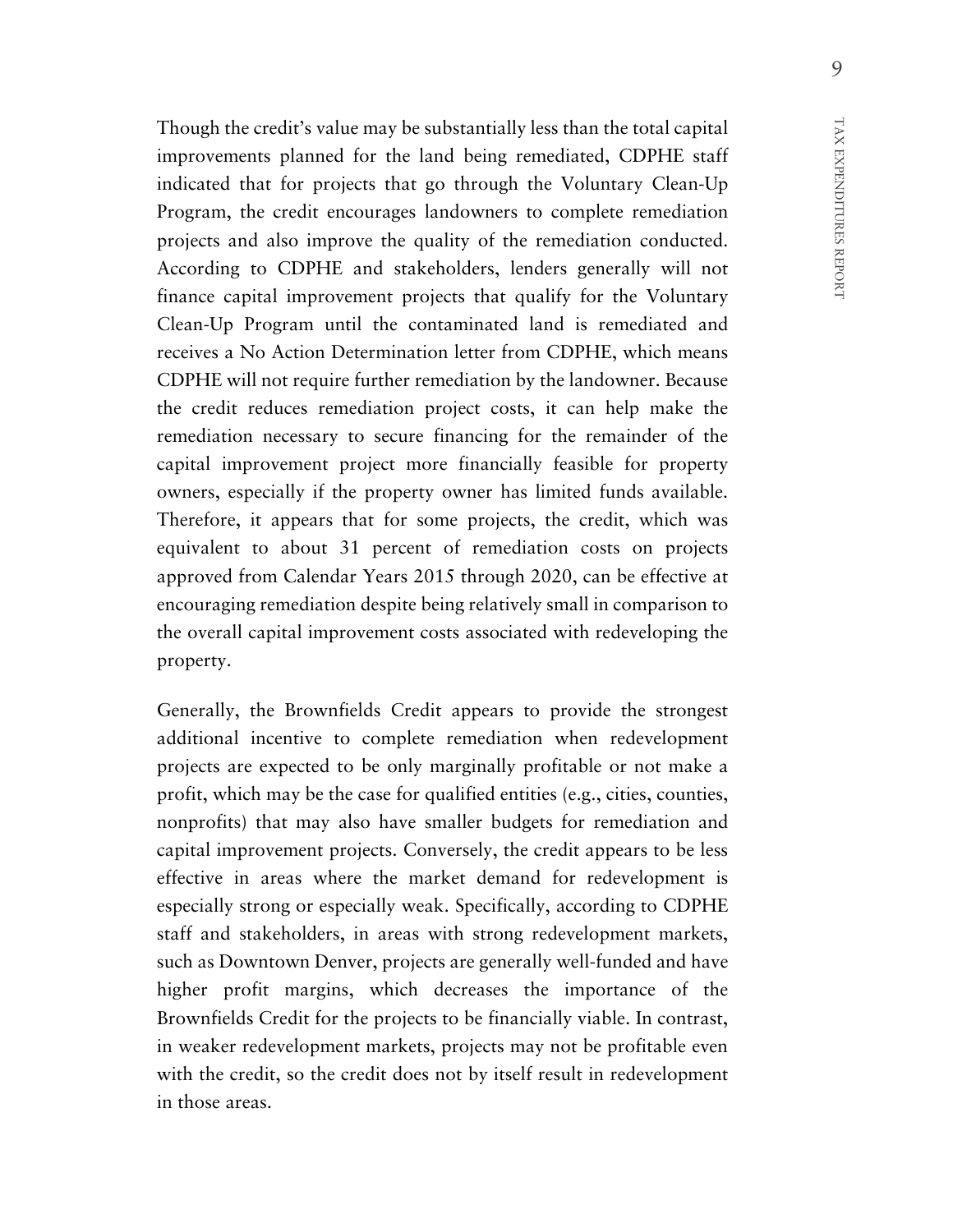We also found that about 18 projects (16 percent) pursuing remediation through the Voluntary Clean-Up Program between Calendar Years 2015 and 2020—most of which were in the Denver Metropolitan Area—did not appear to seek the Brownfields Credit. This indicates that the Brownfields Credit is not always needed to encourage property owners to complete remediation projects through the Voluntary Clean-Up Program. CDPHE said that it is possible that the aggregate annual cap prevented some of these projects from seeking the credit, but we could not determine if this occurred for any projects.

In addition, we found that Voluntary Clean-Up Program projects completed by urban renewal authorities and school districts are not eligible to receive the Brownfields Credit, which could limit its effectiveness. Specifically, the urban renewal authorities and school district we spoke with explained that they participated in the Voluntary Clean-Up Program and initially sought the credit. However, CDPHE, which had consulted with the Office of the Attorney General, informed the entities that they did not meet the statutory definition of "qualified entity" because they were not a 501(C)(3) nonprofit or considered part of city or county government. Upon learning this, one urban renewal authority, whose city funded the remediation project, worked with CDPHE to find a way to receive the tax credit by deeding the property to the city so that the city could receive and then transfer the tax credit. This method worked because its city funded the project. The other urban renewal authority—which was not funded by its city—and the school district that we spoke with completed their remediation projects without receiving the Brownfields Credit.

#### WHAT ARE THE ECONOMIC COSTS AND BENEFITS OF THE TAX EXPENDITURE?

The Department reported that the Brownfields Credit had a revenue impact to the State of about \$2 million in Tax Year 2016 and \$1.3 million in Tax Year 2018, with a corresponding tax benefit for taxpayers who claimed the credits. Because credits can be carried forward for up to 5 years, it is possible that there will be an additional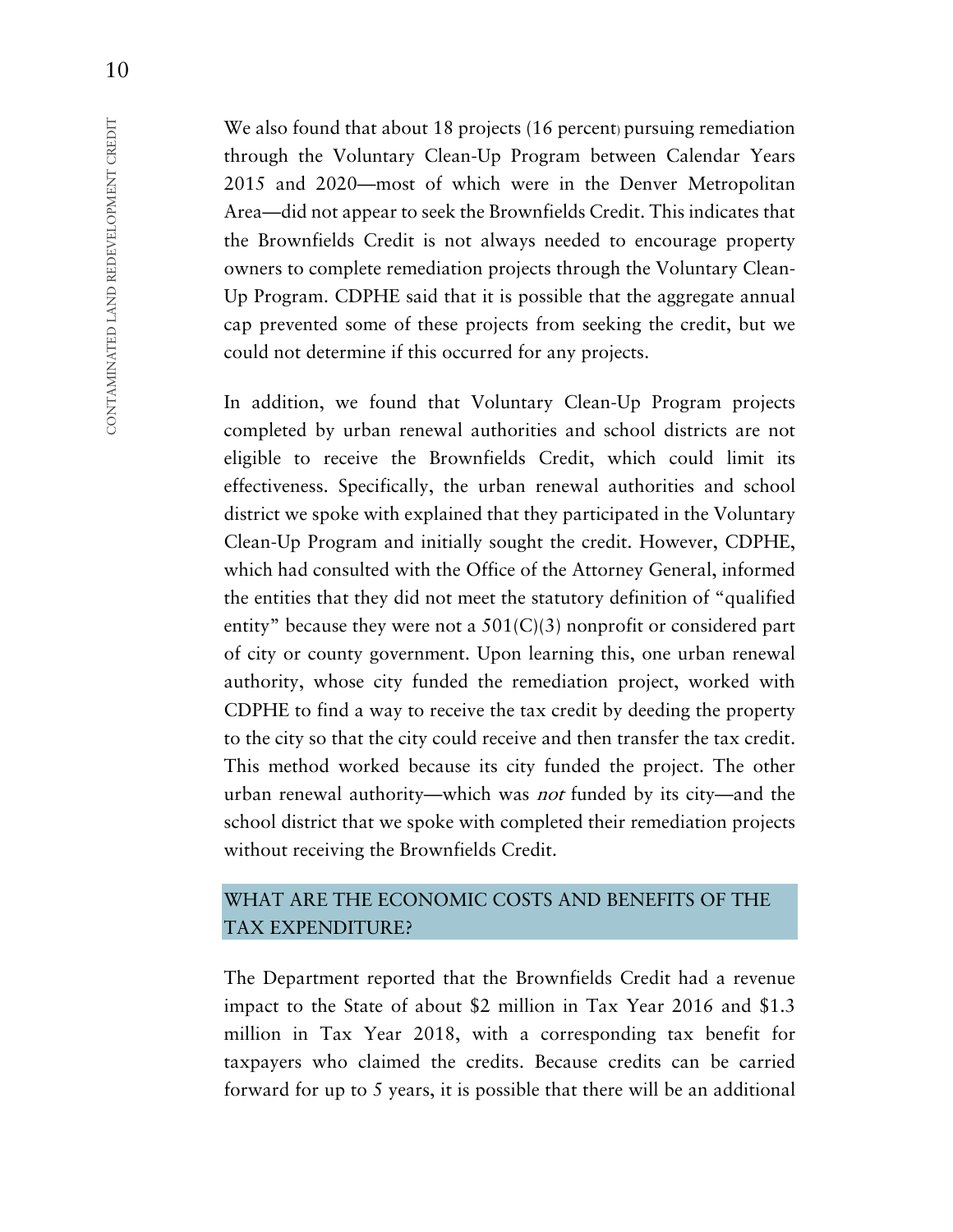revenue impact to the State in future years for the projects associated with these amounts claimed, though some taxpayers may lack sufficient tax liability to claim the full value of their credits during the 5 years following their approval for the credit. Between Calendar Years 2015 and 2020, CDPHE certified nearly \$16 million in credits, which represents the maximum revenue impact to the State, for 62 projects approved during these years. EXHIBIT 2 provides the number of projects completed and total amount of tax credits certified in each year. As shown, CDPHE approved about 88 percent of the \$3 million annual credit limit during these years.

| <b>EXHIBIT 2. COMPLETED BROWNFIELDS REMEDIATION</b><br>PROJECTS AND AMOUNT OF BROWNFIELDS<br><b>TAX CREDIT CERTIFIED</b><br>CALENDAR YEARS 2015 TO 2020 |                              |                            |                             |  |  |
|---------------------------------------------------------------------------------------------------------------------------------------------------------|------------------------------|----------------------------|-----------------------------|--|--|
| Calendar Year                                                                                                                                           | $#$ of Completed<br>Projects | Credit Amount<br>Certified | % of Annual<br>Credit Limit |  |  |
| 2015                                                                                                                                                    | 12                           | \$2,301,200                | 77%                         |  |  |
| 2016                                                                                                                                                    | 11                           | \$2,672,573                | 89%                         |  |  |
| 2017                                                                                                                                                    | 10                           | \$2,476,338                | 83%                         |  |  |
| 2018                                                                                                                                                    | 10                           | \$2,999,990                | 100%                        |  |  |
| 2019                                                                                                                                                    | 11                           | \$2,859,650                | 95%                         |  |  |
| 2020                                                                                                                                                    | 8                            | \$2,443,368                | 81%                         |  |  |
| Total                                                                                                                                                   | 62                           | \$15,753,119               | 88%                         |  |  |
| SOURCE: Office of the State Auditor analysis of Colorado Department of Health and                                                                       |                              |                            |                             |  |  |

SOURCE: Office of the State Auditor analysis of Colorado Department of Health and Environment's Brownfields Credit data.

We also found that the Brownfields Credit has most often benefited projects in the Denver Metropolitan Area, where 48 of the 62 approved projects were located, though there have been some remediation projects in rural counties across the state. EXHIBIT 3 shows, by county, the number of remediation projects certified to receive the Brownfields Credit during Calendar Years 2015 through 2020.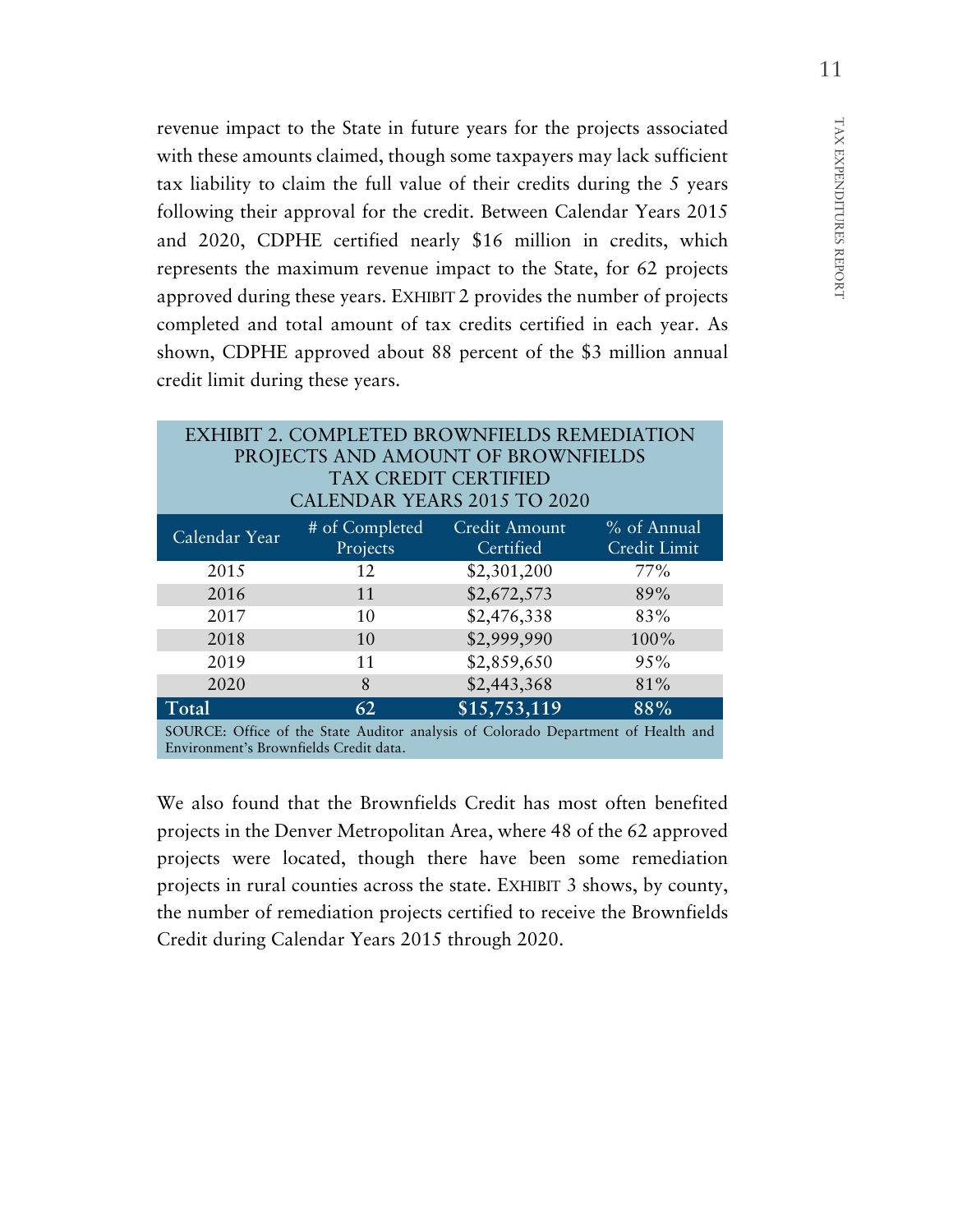

#### EXHIBIT 3. CERTIFIED REMEDIATION PROJECTS CALENDAR YEARS 2015-2020

SOURCE: Office of the State Auditor analysis of Colorado Department of Public Health and Environment data on certified Brownfields Credits.

To the extent that the credit encourages landowners to undertake redevelopment projects that require remediation, the credit may also benefit the economy of the communities where the projects occur. For example, remediation and redevelopment projects may increase property values by reducing the number of contaminated and blighted properties in a community, make properties suitable for commercial or residential use, and help increase employment, both to complete the projects themselves and if redeveloped properties are used to establish new businesses, which helps increase local tax revenue.

CDPHE measures three indirect economic benefits of the Brownfields Credit: 1) new, full-time jobs; 2) new homes; and 3) acres remediated. EXHIBIT 4 shows the indirect benefits of the Brownfields Credit as estimated by CDPHE for Calendar Years 2019 and 2020. However, it is important to note that these estimates show the benefits associated with projects certified for the credit, but because some of the projects may have gone forward regardless of the credit, the economic impact

CONTAMINATED LAND REDEVELOPMENT CREDIT

CONTAMINATED LAND REDEVELOPMENT CREDIT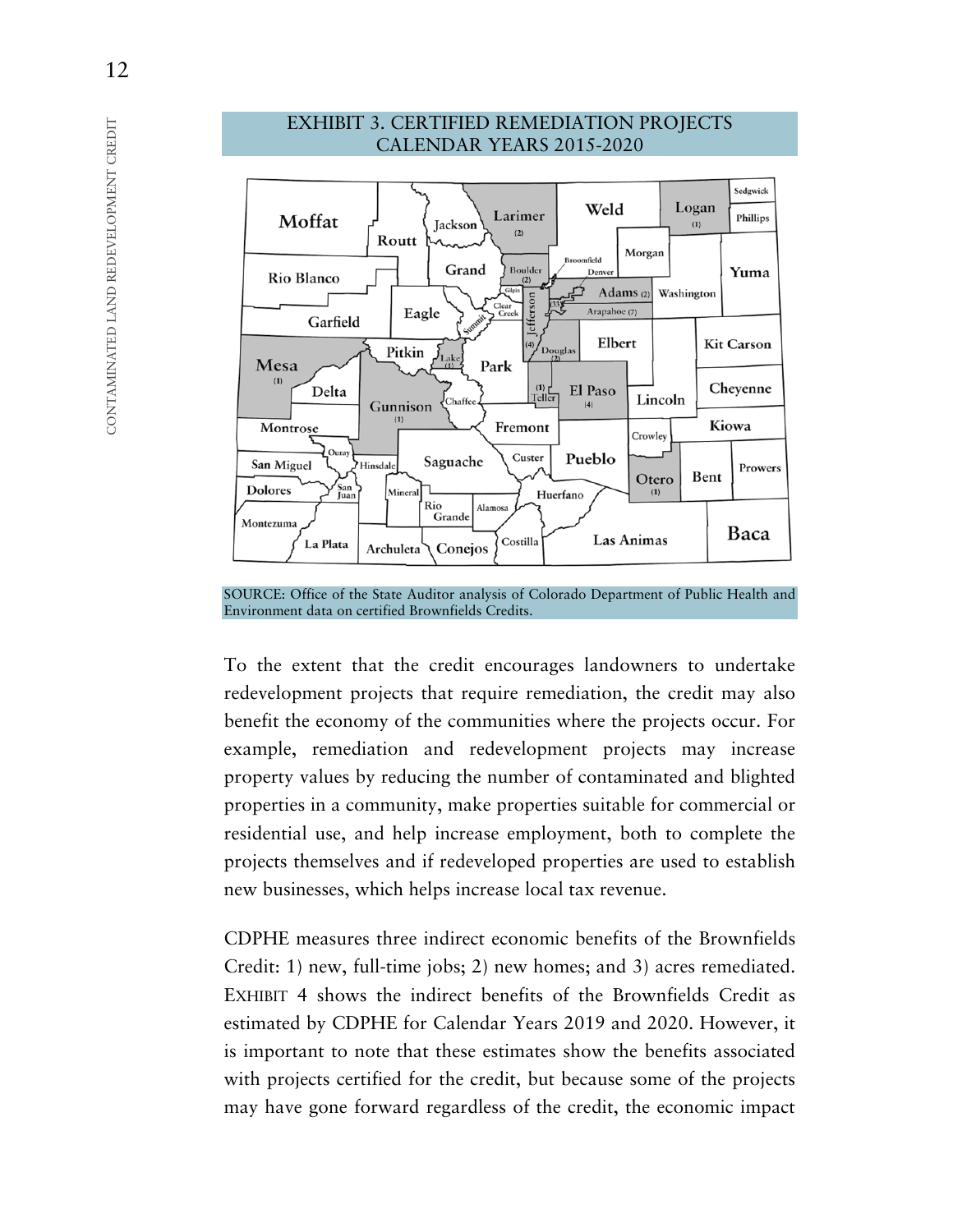caused by the credit is likely less. Further, these estimates are based on information provided by program applicants to CDPHE and we did not verify their accuracy.

#### EXHIBIT 4. ESTIMATES OF INDIRECT ECONOMIC BENEFITS OF BROWNFIELDS TAX CREDIT1 CALENDAR YEARS 2019 AND 2020

|                                                              | 2019'                 | 2020        |  |  |  |
|--------------------------------------------------------------|-----------------------|-------------|--|--|--|
| New Full-Time $\text{Jobs}^2$                                | $656$ jobs            | $593$ jobs  |  |  |  |
| New Homes                                                    | 1,757 homes           | 1,081 homes |  |  |  |
| <b>Acres Remediated</b>                                      | 158 acres<br>86 acres |             |  |  |  |
| SOURCE: Colorado Department of Public Health and Environment |                       |             |  |  |  |

Colorado Department of Public Health and Environment. 1Estimates provided by Voluntary Clean-Up Program applicants to the Colorado Department of Public Health and Environment. 2CDPHE advises program applicants to exclude temporary construction jobs from

calculations of new, full-time jobs.

Additionally, a study conducted by the EPA in 2020 found that remediation of centrally located brownfields that are connected to existing infrastructure result in economic and environmental benefits, as opposed to building structures on undeveloped land, known as greenfields. These benefits are the result of:

- Reducing vehicle miles traveled and greenhouse gas emissions due to residents of the redevelopment living near work, public transportation, and amenities, as well as employees of the redevelopment being able to walk, take public transit, and otherwise have shorter commutes.
- Limiting the expansion of impervious surfaces by using existing infrastructure, which reduces storm water and pollutant run off into bodies of water.
- Encouraging the reorganization of development plans across entire metro areas in ways that increase use of existing infrastructure and reduce the environmental impacts of new development.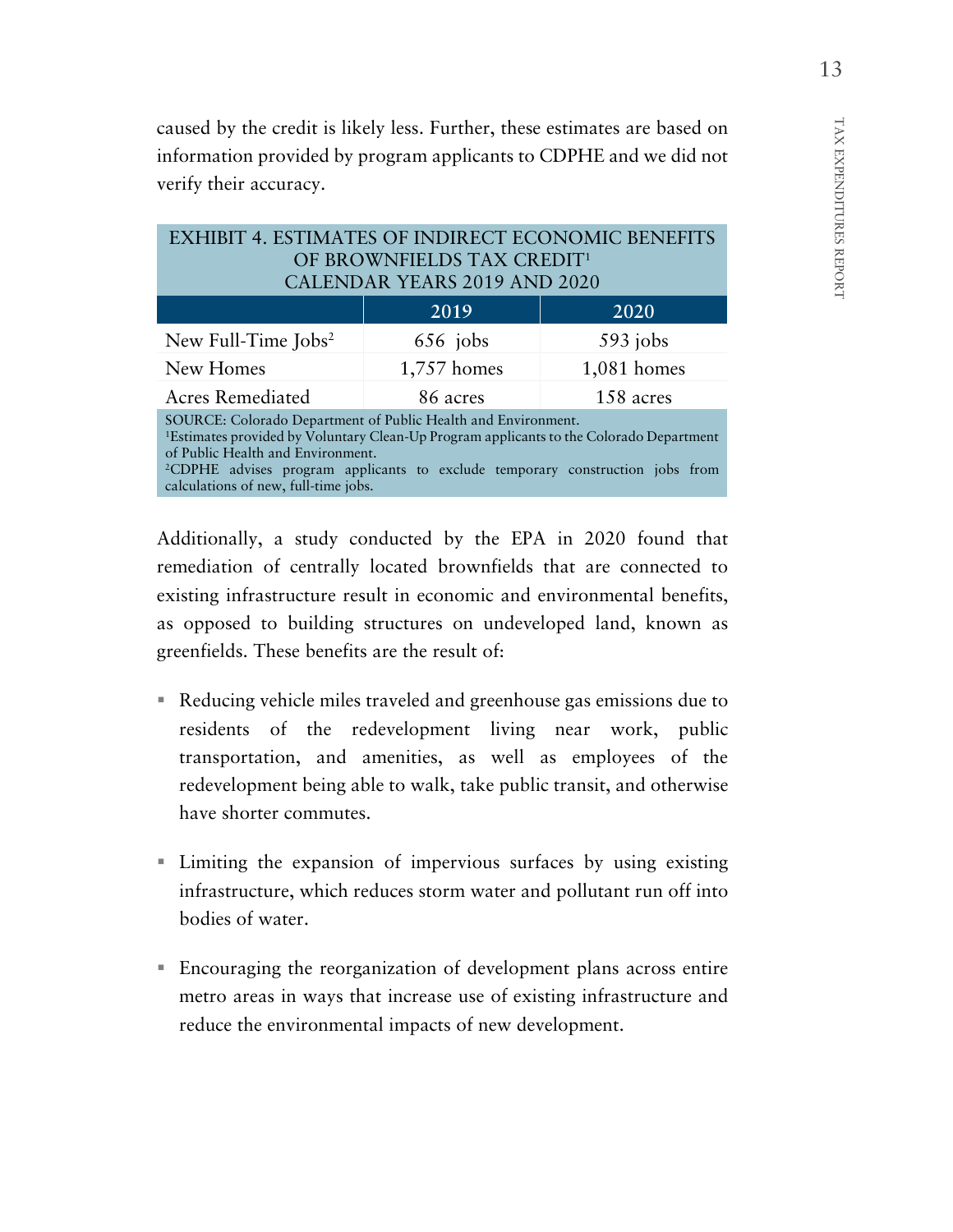#### WHAT IMPACT WOULD ELIMINATING THE TAX EXPENDITURE HAVE ON BENEFICIARIES?

Based on Department data, 15 taxpayers claimed the Brownfields Credit in Tax Year 2017, and 27 taxpayers claimed it in Tax Year 2018, with an average credit amount of \$47,667 per taxpayer, which would no longer be available for new remediation projects if the credit were eliminated or allowed to expire. While corporations and pass-through entities can also claim the credit, only individuals claimed the credit in Tax Year 2018.

To the extent that the credit encouraged remediation projects, if it was eliminated or allowed to expire after 2022, some remediation projects may no longer go forward or may be conducted at a smaller scale. As discussed, property owners that have less funding available for projects—such as cities, counties, and nonprofit organizations—or that are in weaker development markets are more reliant on the credit and may be more likely to not go forward with remediation projects if it was no longer available. On the other hand, eliminating the credit may have less impact on well-funded property owners and those in strong development markets. As previously mentioned, according to CDPHE staff, the Brownfields Credit helps encourage property owners to complete more thorough and timely remediation through the Voluntary Clean-up Program, so eliminating the credit could diminish CDPHE's ability to encourage better quality remediation of contaminated land.

#### ARE THERE SIMILAR TAX EXPENDITURES IN OTHER STATES?

Eight other states offer tax expenditures that are similar to Colorado's Brownfields Credit, although there is variation in how the tax expenditures operate. For example, some states offer tax credits against estates and trusts tax and insurance premium tax, as opposed to income tax. New York allows its brownfields tax credits to be refundable, meaning that if claimants' tax liability is less than the available credit, the state will issue them a refund for the difference, while all other states, including Colorado, have nonrefundable brownfields tax credits. Further, although some other states limit the aggregate amount of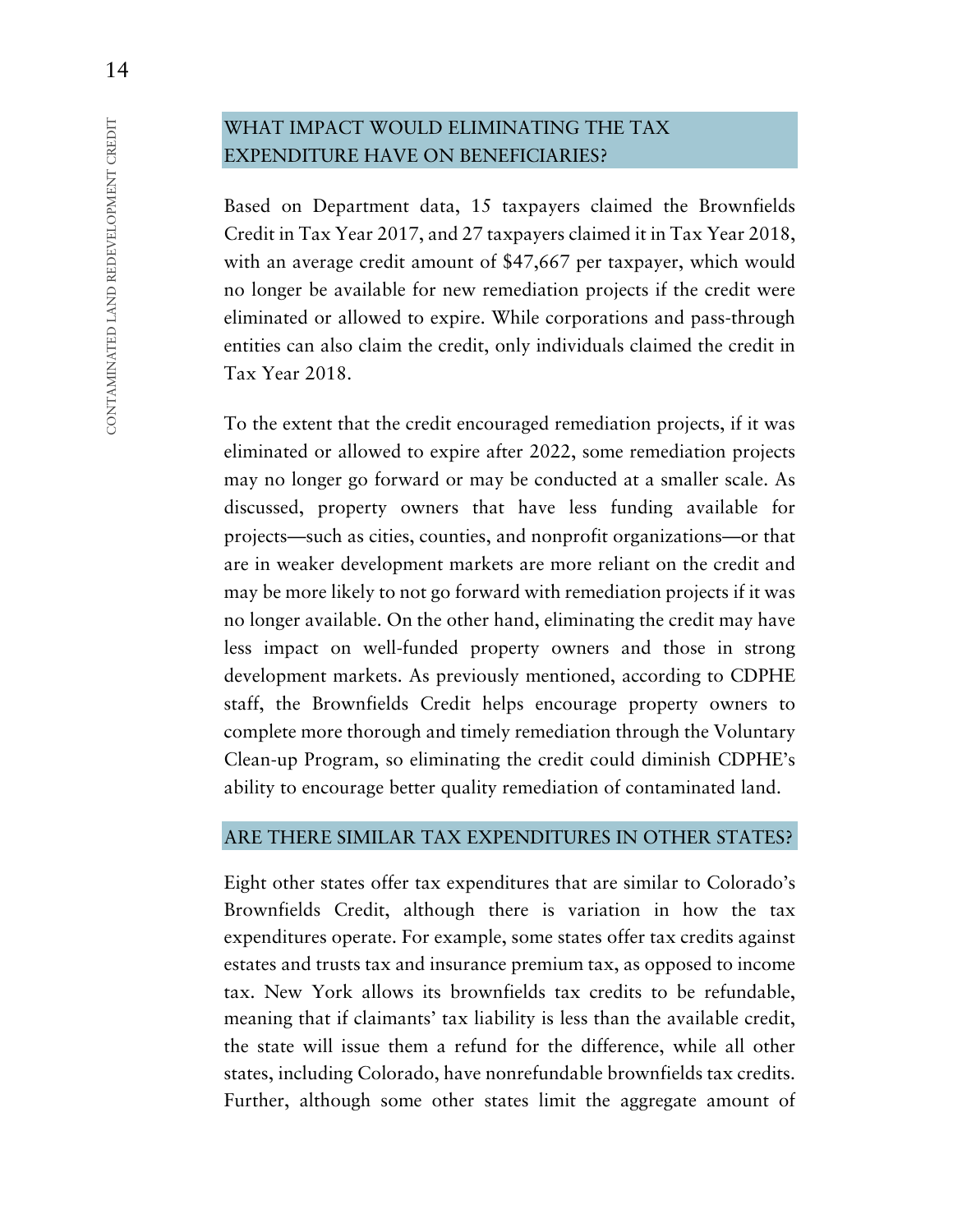TAX EXPENDITURES REPORT TAX EXPENDITURES REPORT

credits that can be issued each year, Colorado's \$3 million limit is the lowest of all states, with Iowa providing the next lowest limit at \$10 million. EXHIBIT 5 provides information on each state's brownfields tax credits.

| <b>EXHIBIT 5. BROWNFIELDS TAX CREDITS ACROSS STATES</b> |                                                                                                                                                                      |                            |                                                                                                         |  |  |
|---------------------------------------------------------|----------------------------------------------------------------------------------------------------------------------------------------------------------------------|----------------------------|---------------------------------------------------------------------------------------------------------|--|--|
| State                                                   | Maximum Credit<br>Amount Per Project                                                                                                                                 | Aggregate Annual<br>Amount | Tax Type                                                                                                |  |  |
| Colorado                                                | \$525,000                                                                                                                                                            | \$3 million                | Individual and<br>Corporate Income                                                                      |  |  |
| Florida                                                 | \$1 million                                                                                                                                                          | \$27.5 million             | Corporate Income                                                                                        |  |  |
| Iowa                                                    | \$1 million                                                                                                                                                          | \$10 million               | Individual,<br>Corporate, Estates &<br>Trusts, and Franchise<br>Income; Insurance<br>Premiums; Property |  |  |
| Kentucky                                                | \$150,000                                                                                                                                                            | No limit                   | Individual,<br>Corporate, and<br>Limited Liability<br><b>Entity Income</b>                              |  |  |
| Maryland                                                | No maximum. 50 percent<br>of property taxes due to<br>increased assessed<br>property value; potential<br>for additional 20 percent<br>of remaining property<br>taxes | No limit                   | Property                                                                                                |  |  |
| Mississippi                                             | \$150,000                                                                                                                                                            | No limit                   | Individual and<br>Corporate Income                                                                      |  |  |
| New York                                                | Offers seven different<br>credits. One is limited to<br>\$30,000; the other six<br>have no dollar limit and<br>are based on different<br>percentages.                | No limit                   | Individual,<br>Corporate, and<br><b>Insurance Franchise</b><br>Income                                   |  |  |
| South Carolina                                          | \$100,000                                                                                                                                                            | No limit                   | Individual and<br>Corporate Income                                                                      |  |  |
| Tennessee                                               | No maximum. 50 percent<br>of purchase price of<br>brownfields property.                                                                                              | No limit <sup>1</sup>      | Franchise Income<br>and Excise                                                                          |  |  |

SOURCE: Office of the State Auditor analysis of Bloomberg BNA information on tax provisions in other states' statutes.

<sup>1</sup> As of July 1, 2020, Tennessee removed its \$10 million annual aggregate limit of credits that could be issued in a year.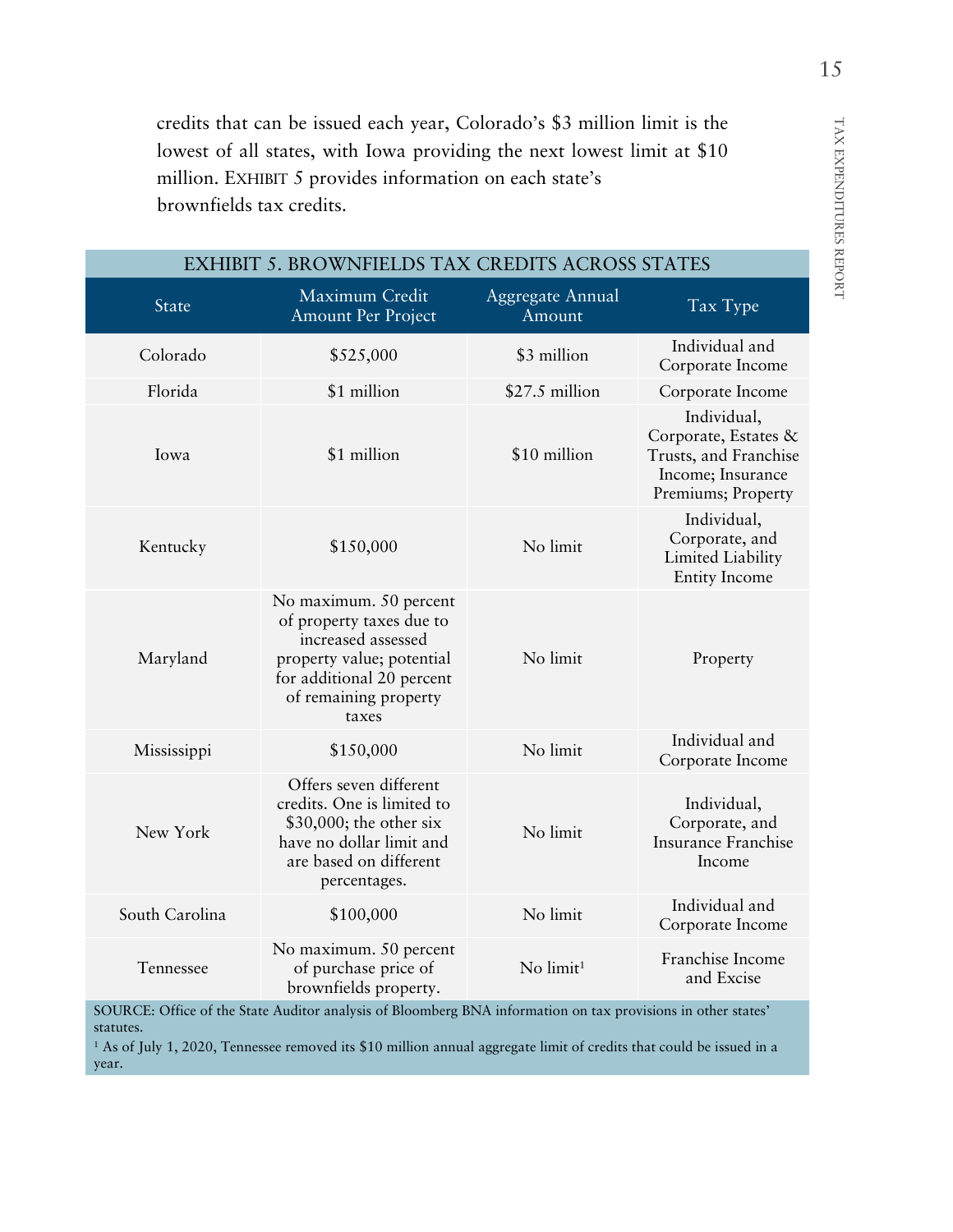## ARE THERE OTHER TAX EXPENDITURES OR PROGRAMS WITH A SIMILAR PURPOSE AVAILABLE IN THE STATE?

There are no tax expenditures with a similar purpose available in Colorado. However, there are other programs administered by CDPHE that are available with a similar purpose of encouraging redevelopment of contaminated land:

COLORADO BROWNFIELDS REVOLVING LOAN FUND**—**Offers low cost financing at reduced interest rates and flexible loan terms to entities participating in the Voluntary Clean-Up Program. The loan fund is administered by CDPHE, the Colorado Housing and Finance Authority, and the loan fund's Board of Directors, which approves loans. In Calendar Year 2020, the Board of Directors approved and issued two loans from the fund, totaling about \$2.4 million—\$292,500 for one loan and \$2.1 million for the other.

1306 BROWNFIELDS CLEANUP GRANT PROGRAM—Named after House Bill 00-1306, these grants are available to not-for-profit, governmental entities, and watershed or other community organizations with an eligible project site. In Fiscal Year 2020, CDPHE issued a total of about \$270,500 in grants to four brownfields remediation projects, with the size of the grants ranging from \$17,300 to \$108,000. These funds are not required to be paid back to the State.

## WHAT DATA CONSTRAINTS IMPACTED OUR ABILITY TO EVALUATE THE TAX EXPENDITURE?

There were no data constraints that impacted our ability to conduct this evaluation.

## WHAT POLICY CONSIDERATIONS DID THE EVALUATION IDENTIFY?

IF THE GENERAL ASSEMBLY CHOOSES TO EXTEND THE BROWNFIELDS CREDIT BEYOND 2022, IT MAY WANT TO CONSIDER AMENDING STATUTE TO ESTABLISH PERFORMANCE MEASURES FOR THE CREDIT. As discussed,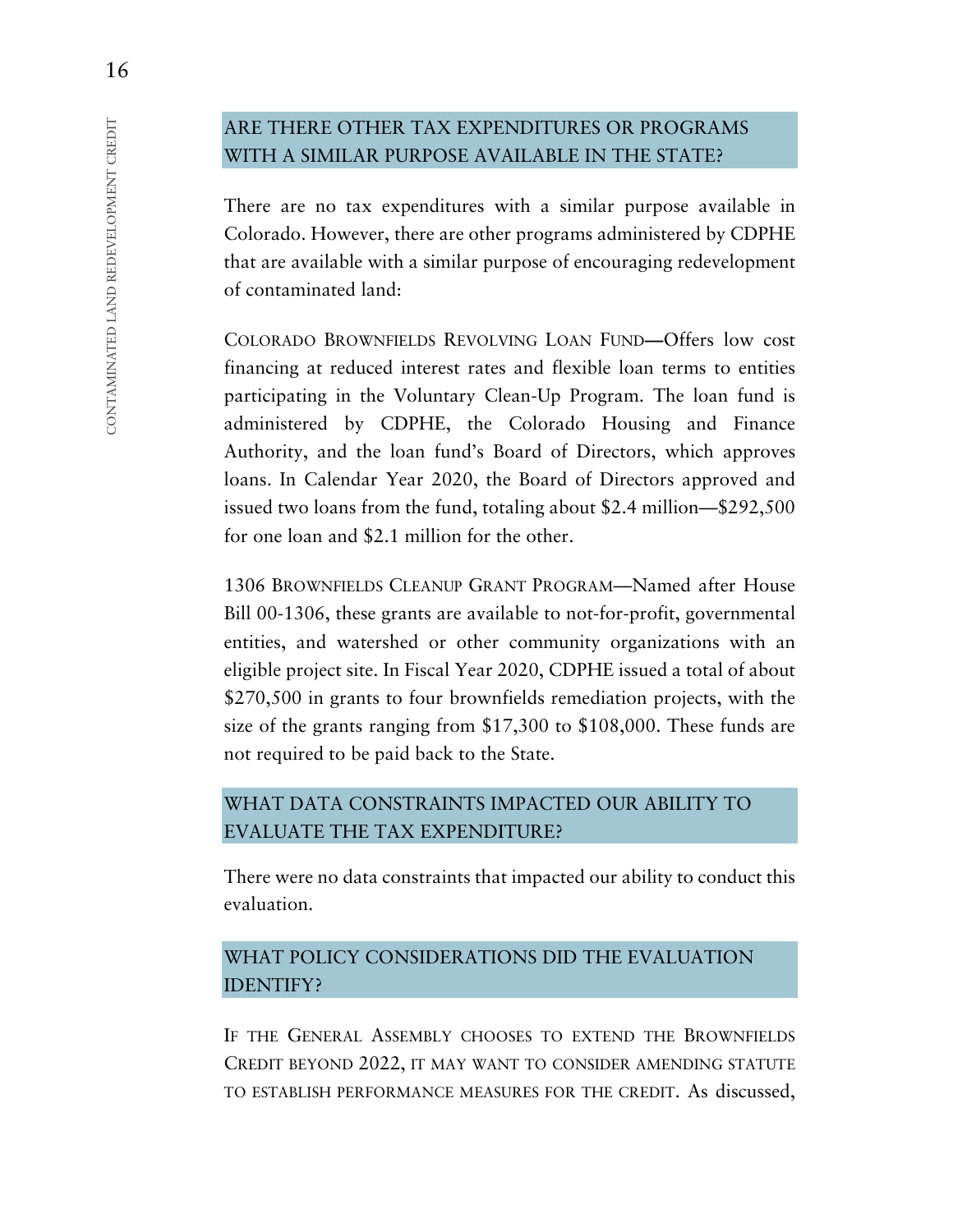statute does not provide performance measures for evaluating the credit's effectiveness. Therefore, for the purposes of our evaluation, we developed a performance measure to assess the extent to which the deduction is meeting its purpose. However, if the General Assembly considers legislation to extend the expiration date of the Brownfields Credit beyond Calendar Year 2022, it may also want to clarify its intent for the deduction by providing performance measure(s) that correspond with the credit's purpose in statute. This would allow our office to more definitively assess the extent to which the deduction is accomplishing its intended goal(s).

WHEN DETERMINING WHETHER TO EXTEND THE BROWNFIELDS CREDIT BEYOND 2022, THE GENERAL ASSEMBLY MAY WANT TO REVIEW ITS EFFECTIVENESS TO DETERMINE WHETHER IT IS MEETING ITS PURPOSE TO THE EXTENT INTENDED. As discussed, statute indicates that the purpose of the credit is to "encourage voluntary clean-ups of contaminated property." We found that the credit is likely meeting this purpose to some extent, though it appears to provide a relatively modest additional incentive. From Tax Years 2015 through 2020, CDPHE certified about \$16 million in credits for 62 projects, equivalent to about 31 percent of the \$51 million in total remediation costs for the projects. However, property owners reported about \$4 billion in total capital costs for these redevelopment projects, which indicates that the credit was often small in comparison with the overall size of the projects.

According to stakeholders, the credit can be an important incentive for encouraging remediation projects and the redevelopment of distressed properties. For example, banks typically require remediation on contaminated properties prior to approving the financing for the larger redevelopment projects and the credit can help make projects more financially viable for property owners with limited funding. In addition to encouraging remediation projects generally, CDPHE staff reported that the credit encourages property owners to participate in its Voluntary Clean-up Program, which likely results in better quality remediation projects than would occur if the projects were completed outside of the program. However, stakeholders also indicated that while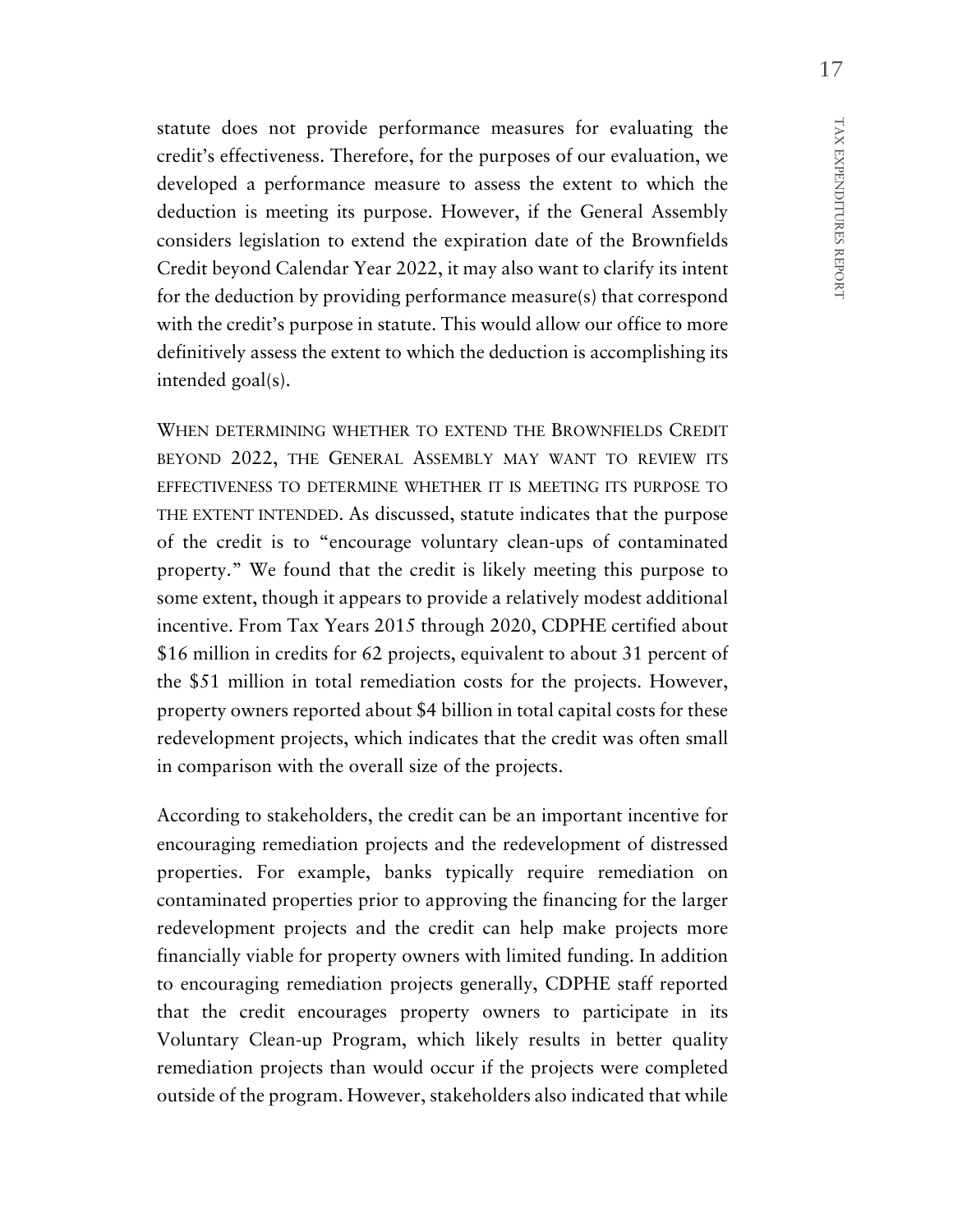the credit is one factor they consider when deciding to complete a remediation project, other factors, such as the expected profit from redeveloping the property, may be more important. Furthermore, three of the four stakeholders we spoke with who had claimed the credit stated that they pursued remediation of contaminated lands through the Voluntary Clean-Up Program prior to learning that the credit was available, implying that the credit was not always a deciding factor.

We also found that the credit is likely a more important incentive for cities, counties, and charitable organizations, which may have more limited funding to complete remediation projects, and for private owners of land located in weaker redevelopment markets, where there is less incentive to remediate land because the expected profit margin for redevelopment is less. In contrast, the credit may be a less important factor for property owners in areas where the demand for redevelopment is high and when the expected profit from redevelopment projects is greater. We found that the use of the credit is concentrated within the Denver Metropolitan Area, where 48 of the 62 projects certified for the credit between Calendar Years 2015 and 2020 were located. Although this area of the state has seen a strong redevelopment market in recent years, we did not have information on the expected profit from redeveloping these properties.

IF THE GENERAL ASSEMBLY CHOOSES TO EXTEND THE BROWNFIELDS CREDIT BEYOND 2022, IT MAY WANT TO CONSIDER AMENDING STATUTE TO EXPAND THE DEFINITION OF "QUALIFIED ENTITIES" THAT ARE ELIGIBLE FOR THE CREDIT. Statute states that a qualified entity "means a county, home rule county, city, town, home rule city, home rule city and county, or a private non-profit entity that is exempt from the income taxes" [Section 39-22-526(2)(d), C.R.S.]. As discussed, we found that CDPHE, after consulting with the Attorney General's Office, interprets "qualified entities" to exclude entities that are not explicitly mentioned in the statutory definition, such as school districts and public nonprofit, tax exempt entities that partner with local governments to conduct brownfields remediation (e.g., urban renewal authorities, downtown development authorities, and business improvement districts). While this interpretation of statute appears reasonable based on the explicit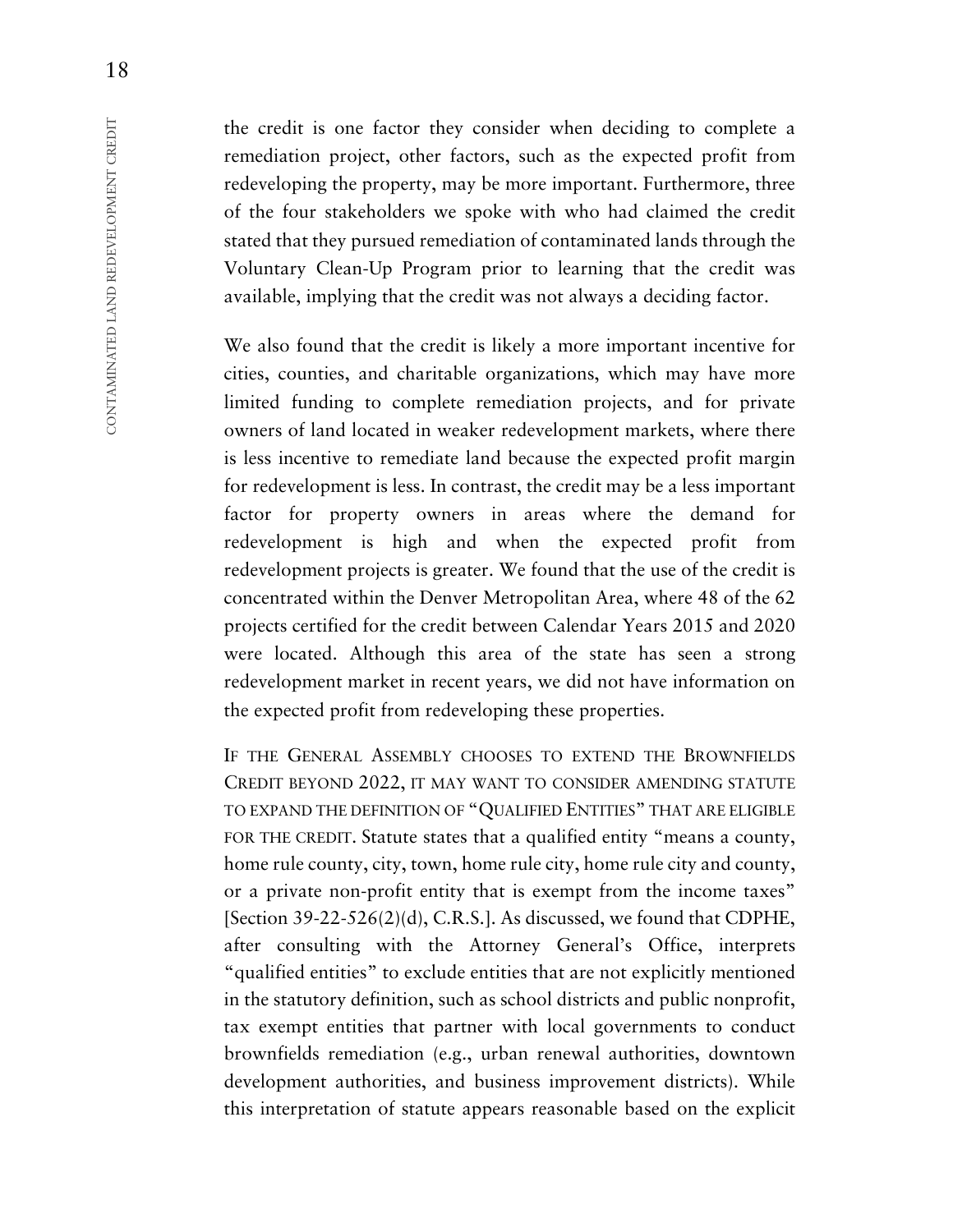definition of "qualified entities", it may be limiting local government efforts to remediate and redevelop contaminated land and is not clear whether the General Assembly intended to exclude these entities from accessing the credit.

IF THE GENERAL ASSEMBLY CHOOSES TO EXTEND THE BROWNFIELDS CREDIT BEYOND 2022, IT MAY WANT TO REVIEW THE AGGREGATE ANNUAL CAP. We found that in recent years, particularly 2018 and 2019, CDPHE has certified nearly all of the credit's \$3 million aggregate cap. CDPHE stated that because of the cap, it has denied Voluntary Clean-Up Program projects from receiving the Brownfields Credit. According to CDPHE staff, when Voluntary Clean-Up Program projects apply to receive the credit, CDPHE reserves the amount of projected tax credits in the year the project is expected to be completed. Once CDPHE assigns \$3 million in tax credits in a specific calendar year, any additional Voluntary Clean-up Program projects with that projected completion year will be denied the tax credit. CDPHE says that if funds become available due to projects being abandoned, staff will contact the denied Voluntary Clean-Up Program projects and offer to reserve the tax credits. According to CDPHE and a stakeholder that has worked with several Voluntary Clean-Up Program projects, as a result of this process, property owners might delay their remediation so that it is completed in the next calendar year so that they can secure the tax credit.

Further, although statute allows that, if the \$3 million aggregate cap is reached in a year, CDPHE can "wait list" up to \$1 million in tax credits for the next year, CDPHE reported that it has not used this waitlist option because it has not served as a viable solution for addressing the demand for the Brownfields Credit, which has consistently been at or above the \$3 million cap in recent years.

Given these limitations, the General Assembly could consider increasing the aggregate annual limit of the Brownfields Credit. CDPHE indicated that an aggregate limit of \$5 million could address the majority of the credit's demand, and that a \$7 million aggregate cap could likely